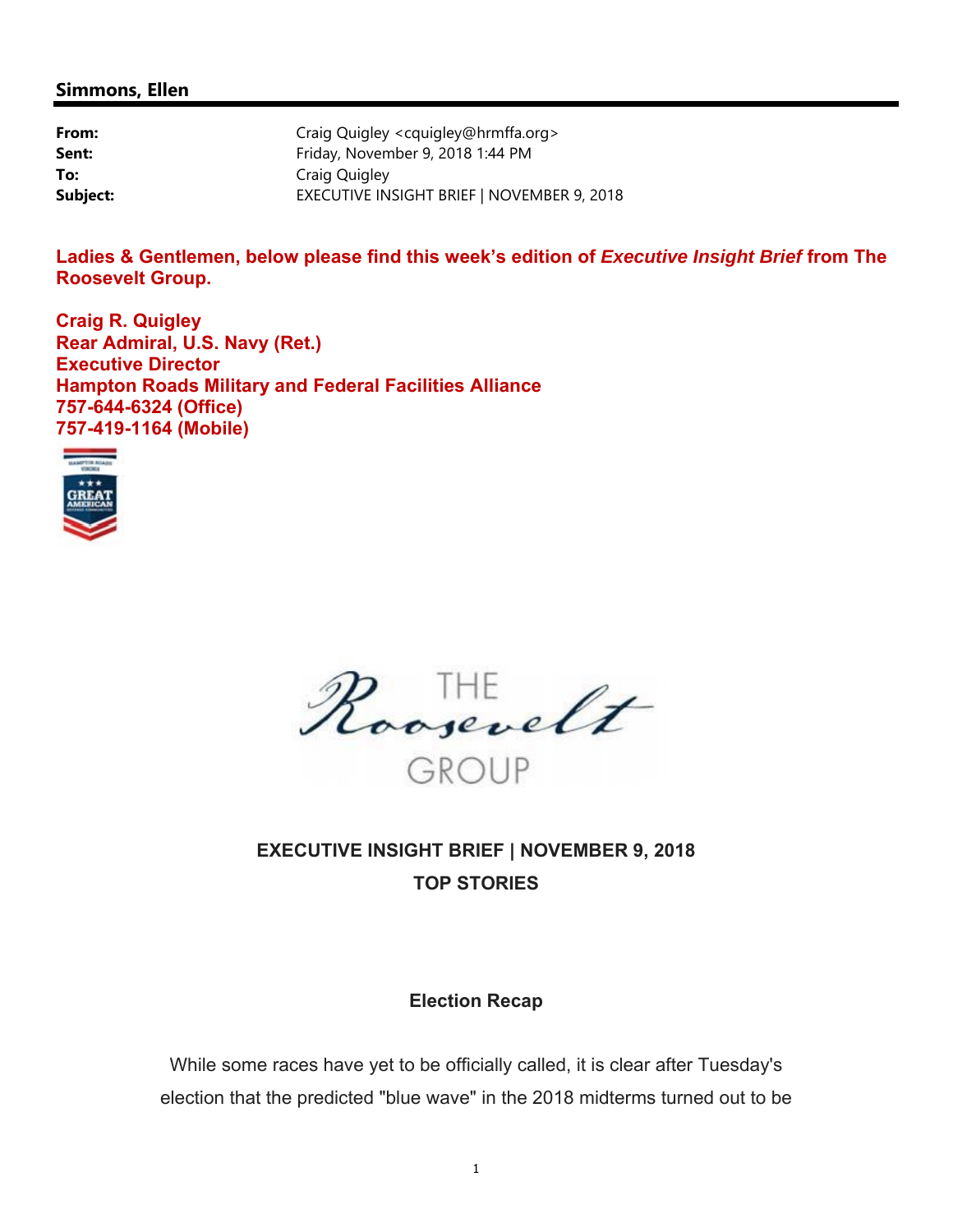more of a Democratic swell. Click here to find out who really came out on top.

*House:* The Democrats flipped the house from Republican control, winning by a margin of 225-197 seats, capturing 30.

*Senate:* The Republicans strengthened their grasp on the Senate, however, winning by a margin of 51-46, gaining 2 additional seats in the process. There are several races still too close to call.

*Governor Races:* Republicans did not fare well in gubernatorial races—in which the Democrats captured 7 additional states. These include Nevada, New Mexico, Kansas, Wisconsin, Illinois, Michigan and Maine. The Republicans, on the other hand, were able to flip Alaska in their favor.

*Close Calls:* The race in Georgia is still highly contested, as Republican candidate Brian Kemp appears to be leading Democratic challenger, Stacey Abrams, by a margin of 50.3-48.7% of the votes—though she has stated she refuses to concede.

Along with that, the Florida Senate Race is one of the closest in history, as former governor Rick Scott leads Democratic incumbent Bill Nelson 50.1 to 49.9. As for the Governor's race, Republican Ron Desantis leads Andrew Gillum 49.6 to 49.2. Both are within grounds for a recount to be issued.

In Arizona, the tight Senate race likely will not be called until late next week, since there are over 1 million outstanding early voting ballots that still must be counted. As of early Wednesday, McSally had a lead of about 9,000 votes with 99% percent of the precincts reporting. Republicans filed a lawsuit Wednesday

night to challenge the way some Arizona counties count mail-in ballots, as election officials began to slowly tally more than 600,000 outstanding votes in the narrow U.S. Senate race—a task that could take days—which has become a reoccurring problem with the state. 75% of Arizonans use this means of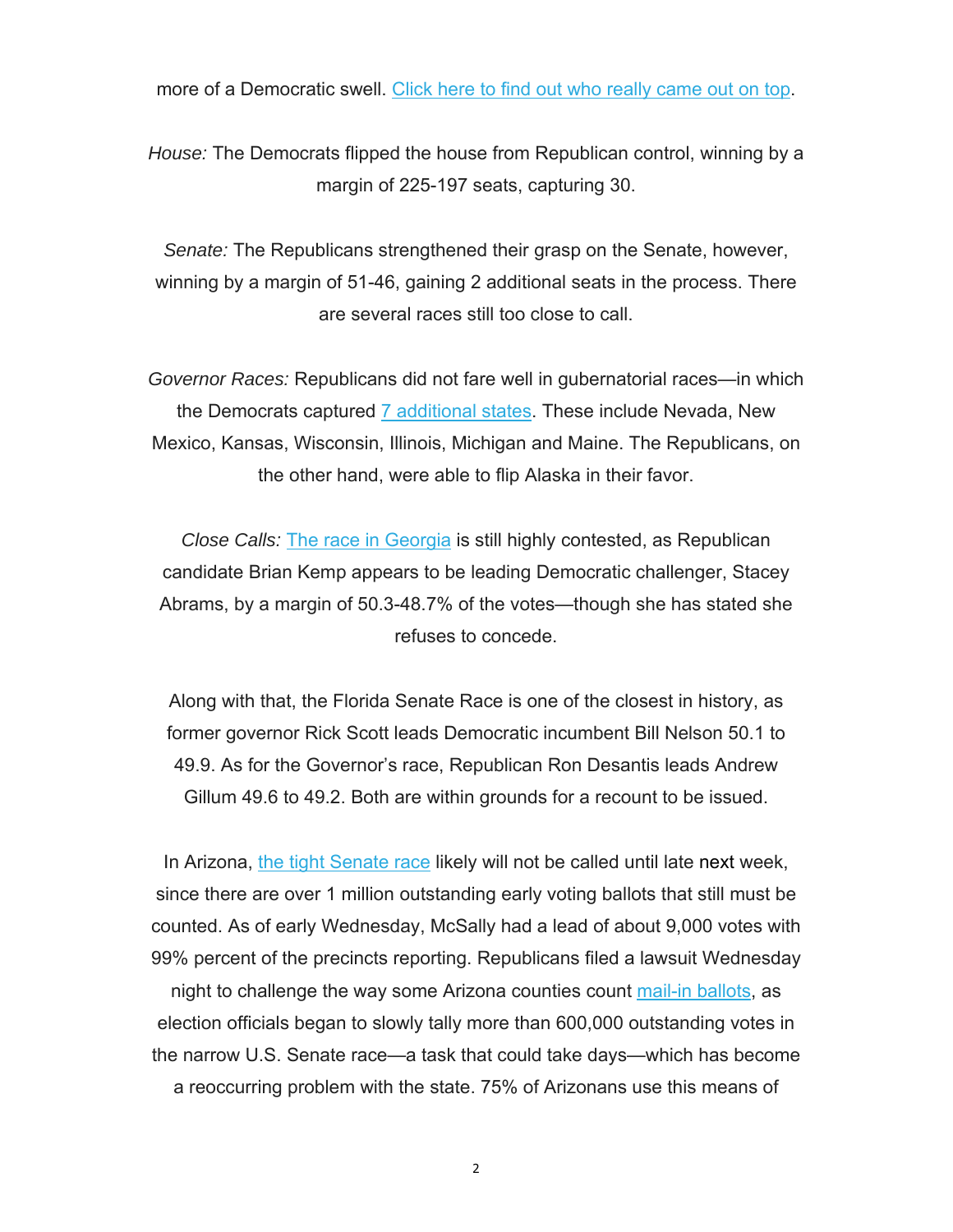voting.

No matter who wins, Arizona will have its first female senator in history.

*Election Firsts:* This election was chock-full of historical firsts, in particular for women in politics.

Some of these include: the first Muslim women elected to congress, the youngest woman elected to congress, the first Native American women elected to congress, the first black woman from Massachusetts, the first women House members from Iowa, the first Latina congress members from Texas, the first woman governor of Maine, first woman elected governor of Iowa, the first woman senator from Tennessee, the first woman governor from South Dakota, as well as the first female governor elected in Guam. Read more about these election firsts here.

*Pelosi:* When Democrats recaptured the House Tuesday evening, for the first time in eight years, a hypothetical question that hung over the 2018 midterms became a reality: Will House Minority Leader Nancy Pelosi become Speaker of the House once again? Many Democrats who pledged to oppose Pelosi were running in deep red districts and were defeated on election night. Read more.

Rep. Tim Ryan (D-Ohio) noted that a number of newly elected House Democrats campaigned on voting for a different Democratic leader.

Click here for an interactive election map from the New York Times

#### **California Shooting**

It pains me to have two consecutive EIBs feature this type of story but in another horrific shooting, a gunman opened fire in a crowded Southern California bar popular with college students, killing 12 people, including a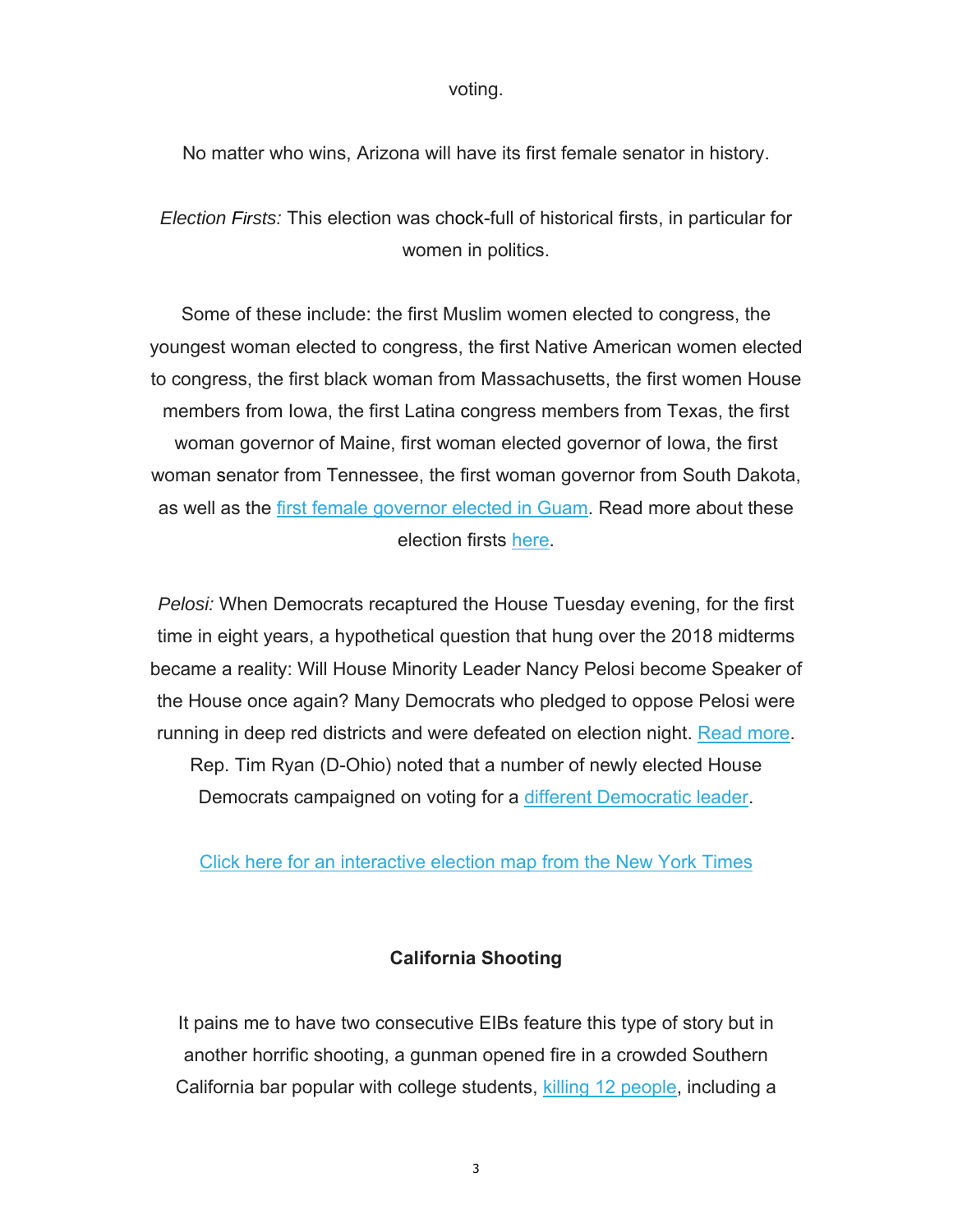sheriff's deputy.

The gunman, identified by authorities as Ian David Long, 28, was also found dead on Wednesday night in the office of the Borderline Bar and Grill, located in Thousand Oaks, a suburb about 40 miles from Los Angeles, apparently having shot himself.

Officials found a Glock .45-caliber handgun at the scene. The weapon usually holds 10 rounds and one in the chamber, but the gunman used an extended magazine in this shooting.

A veteran, Long was on active duty with the U.S. Marine Corps from August 2008 to March 2013, according to Department of Defense records. Long served as a machine gunner, deploying to Afghanistan from November 2010 to June 2011. Officials are still searching for a potential motive, however, right now it is unknown. Many speculate PTSD could be a leading factor.

A sheriff said the sergeant who was killed "died a hero." Ventura County Sheriff Geoff Dean said Sgt. Ron Helus, a 29-year veteran, was among the first officers to respond to the scene and was shot after he entered the building.

Helus, who died at a hospital early Thursday, is survived by his wife and son. Authorities said he was about a year from retirement. It is reported that as the events were unfolding Sgt. Helus stepped in front of multiple patrons at the bar to protect them from gunfire—and that his selfless actions saved the lives of many more that night.

On Thursday, as Sgt. Helus' body was carried in a hearse through the community, Thousand Oaks came to a standstill as thousands lined the streets and overpasses to pay respects to their fallen hero.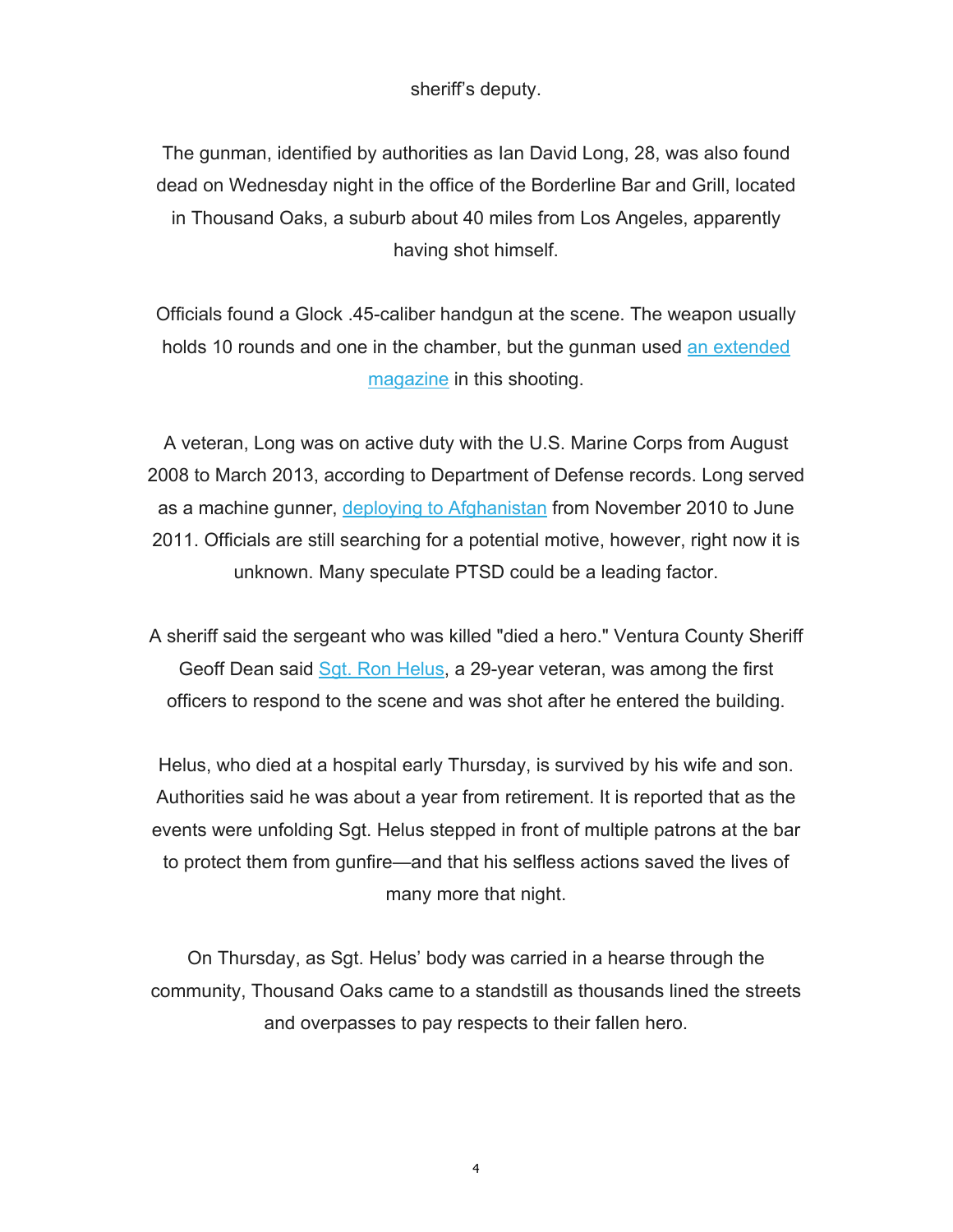## **Jeff Sessions**

Jeff Sessions is out as Attorney General, after resigning at Trump's request. In what has been a thing that seemed to have been a long time coming, Sessions finally stepped down after months of verbal bombardment at the hands of the president. Read his resignation letter here.

Sessions was an enforcer of much of the Trump administration's hardline approach on immigration and regularly praised the President's tough words on crime. But even as he continued to carry out the Trump agenda, his relationship with the President remained strained and fraught for months due to the ongoing Mueller investigation.

Matthew G. Whitaker will become the nation's acting AG with President Donald Trump announcing the appointment Wednesday, saying on Twitter that Whitaker "will serve our Country well" and that a permanent attorney general will be nominated later.

Democratic House leader, Nancy Pelosi, called the firing of Sessions "another blatant attempt" by Donald Trump to end the Mueller investigation, and criticized his choice of acting replacement.

It has been reported by some that Trump is considering former New Jersey Gov. Chris Christie and Florida Attorney General Pam Bondi to replace Sessions. Read more here.

#### **Quick Hits**

Justice Ruth Bader Ginsburg of the Supreme Court was hospitalized on Thursday morning with three broken ribs, after falling in her office Wednesday evening. At 85, Ginsburg is the court's eldest justice and has served for 25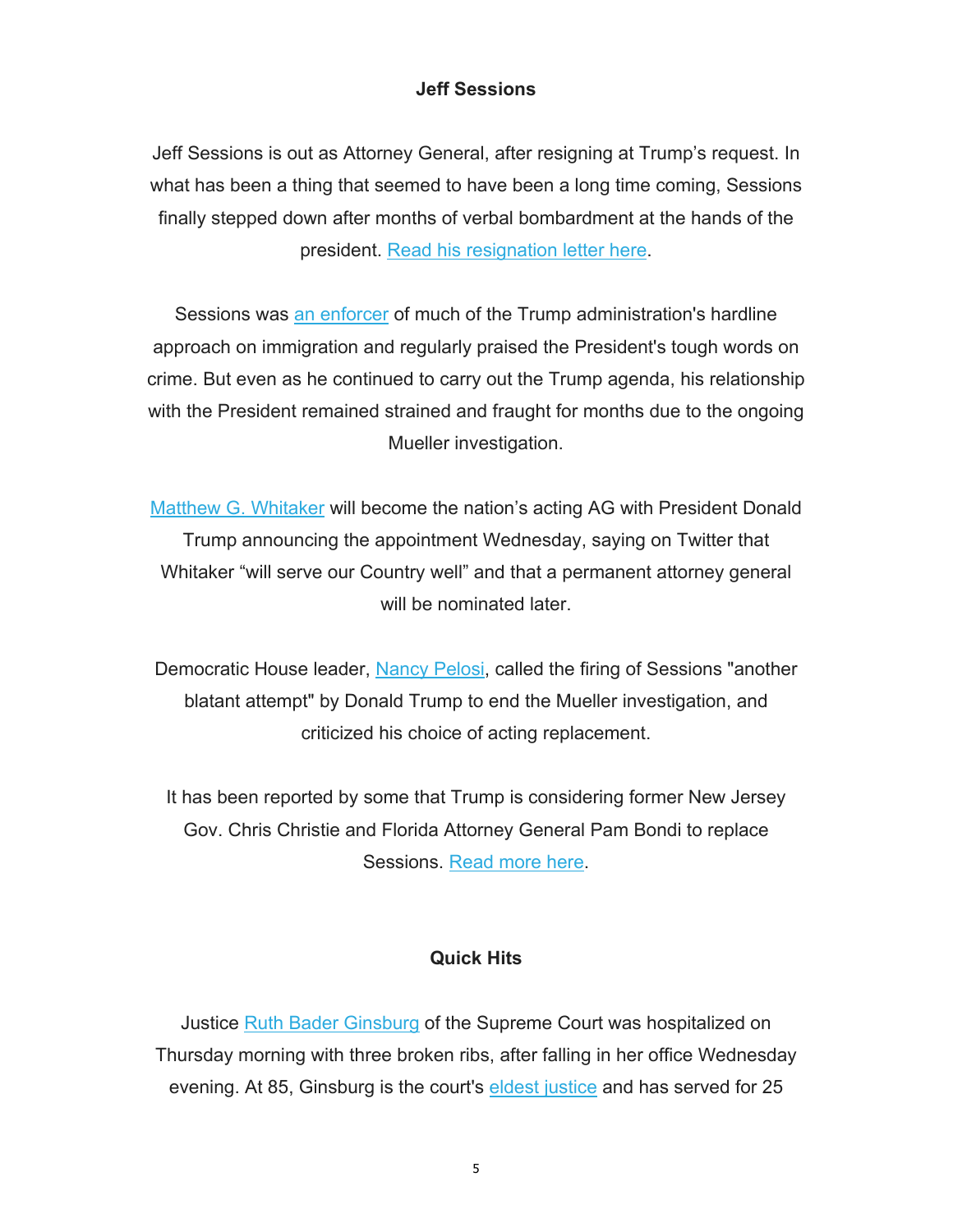years since being appointed by former President Bill Clinton in 1993. She is the leader of the court's liberal wing. Her approach to the law has been described as cautious, though she has been influential in shaping jurisprudence in cases involving gender discrimination, women's reproductive health, and international law.

China's largest airshow, the Zhuhai Airshow, opened Tuesday with a dazzling display by Chinese stealth fighters, a demonstration intended to highlight China's improving air combat capabilities. The relatively new J-20 stealth fighter stole the spotlight. Though, when it comes to being ready to deploy them, it seems China is running into grievous issues related to the new stealth fighter's engine—which has had many experts speculating whether it will ever come close to the capability we see projected in the dominant F-22 Raptors and even our own issue-ridden F-35s.

In more news from the Zhuhai Airshow, the mockup of China's CH-7 stealth combat drone unveiled this week looks a lot like one the U.S. Navy was developing—until it dropped the project, allowing China to position itself to beat the U.S. and other allies in fielding a long-range, high-altitude combat drone. That's despite the fact that—in the words of one expert—the United States had a "ten-year head start." Full story here.

In business news, Tesla has named a new chair to replace Elon Musk, after the CEO agreed to step down from the company's board as part of a settlement with the Securities and Exchange Commission. Musk's successor as chair, effective immediately, will be Robyn Denholm, a Tesla board member and technology executive. Denholm has been on Tesla's board since 2014, which many said is the only real downside to the appointment. Investors and analysts were hoping for a truly independent, outside chairperson to fully check Musk's often wild antics. Read more.

Almost half the top jobs in the State Department are empty. In 18 countries, the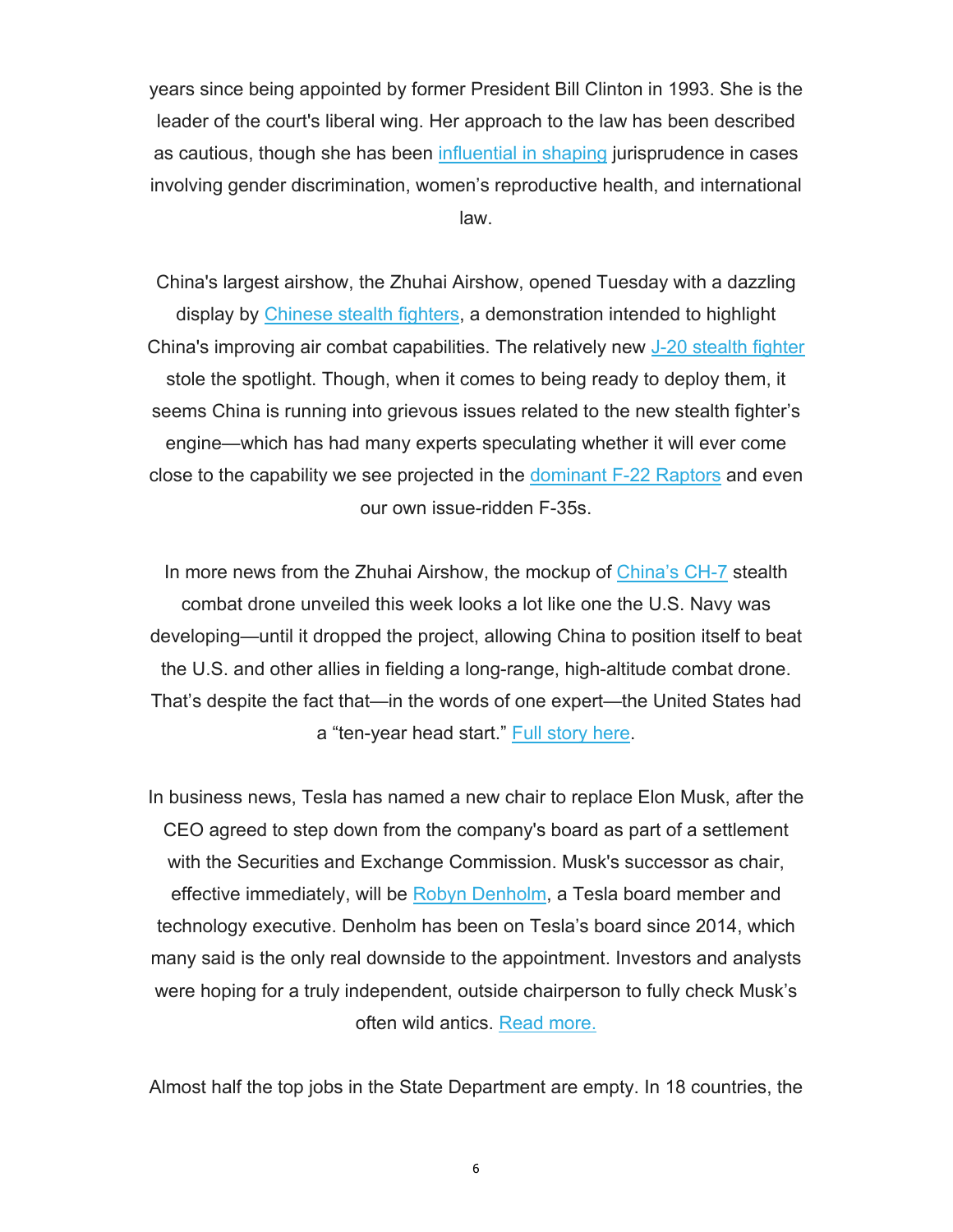White House has yet to designate a U.S. ambassador. That includes Australia, a close ally to America that is beginning to look to China instead. Read the full story here.

## **Look Ahead**

## *Saturday, November 10*

9:30am: Event: The George Washington University Elliott School of International Affairs

GWU Elliott School, 1957 E St. NW, Seventh Floor, City View Room

11:00am: Event: The World War One Centennial Commission National World War I Memorial, 14th St. and Pennsylvania Avenue NW, Pershing Park

## *Monday, November 12*

9:00am: Discussion: The Johns Hopkins University Paul H. Nitze School of Advanced International Studies SAIS, Rome Building, 1619 Massachusetts Avenue NW, Kenney Auditorium

1:00pm: Ceremony: The United States Navy Memorial U.S. Navy Memorial, 701 Pennsylvania Avenue NW

## *Tuesday, November 13*

8:30am: Forum: Govexec District Architecture Center, 421 Seventh St. NW

9:00am: Meeting: Transportation Department; Pipeline and Hazardous Materials Safety Administration; Labor Department; Occupational Safety and Health Administration

DOT, 1200 New Jersey Avenue SE, West Building, Conference Center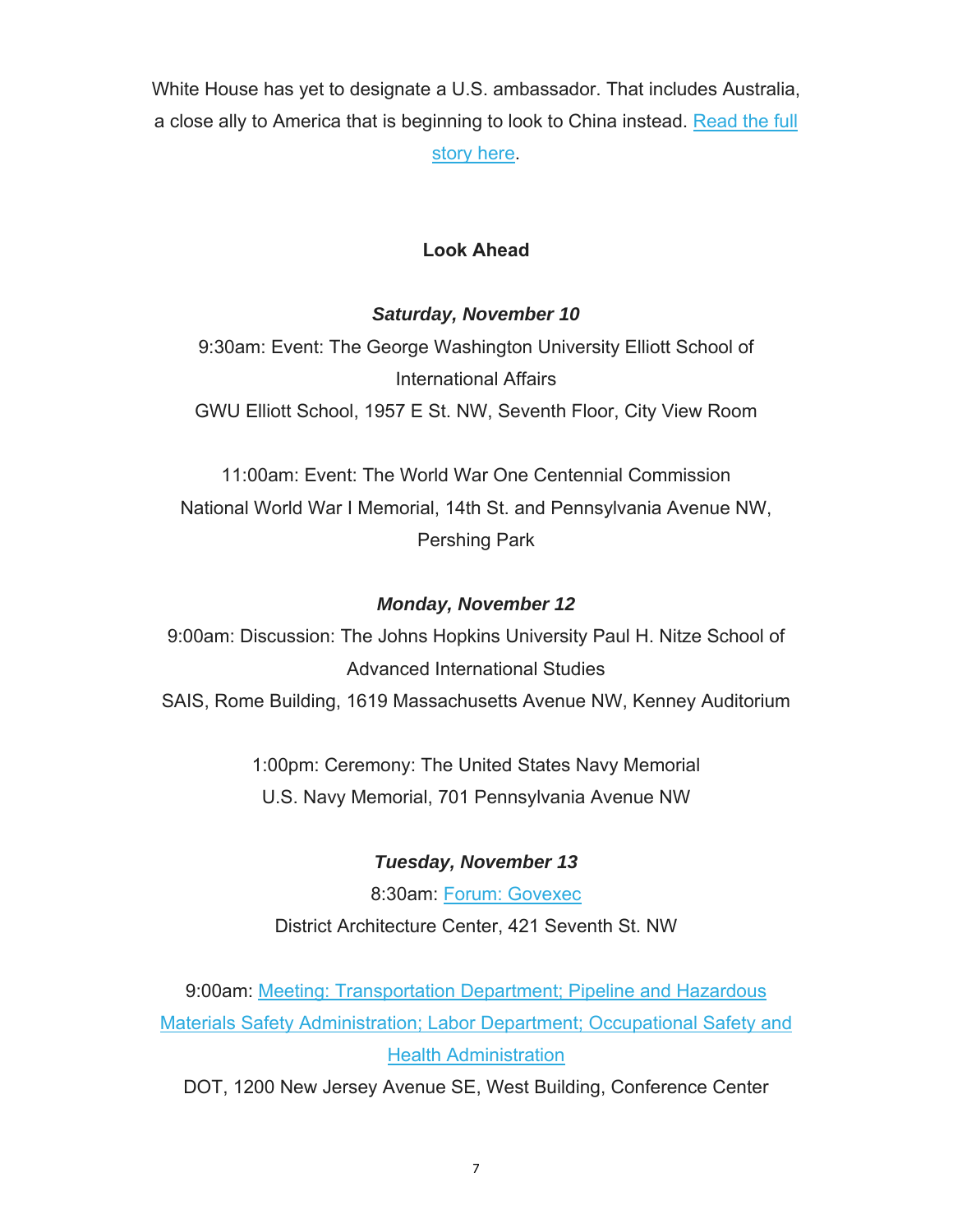9:30am: Discussion: The Center for Strategic and International Studies CSIS, 1616 Rhode Island Avenue NW

> 9:30am: CSIS discussion on missile defenses 1616 Rhode Island Avenue NW 2nd Floor Room A/B

10:00am: Discussion: The Center for American Progress CAP, 1333 H St. NW, 10th Floor

10:00am: Cyber-enabled economic warfare conference 923 16th and K St NW

10:30am: Center for American Progress discussion on U.S.-Japan relationship 1333 H St. NW

> 12:00pm: Book Discussion: The International Spy Museum International Spy Museum, 800 F St. NW

12:30pm: Center for a New American Security discussion on a new nuclear

strategy

1152 15th St., NW, Suite 950

2:30pm: Discussion: The Woodrow Wilson Center Kennan Institute for Advanced Russian Studies

WWC, One Woodrow Wilson Plaza, Ronald Reagan Building, 1300 Pennsylvania Avenue NW, Sixth Floor, Auditorium

3:00pm: Carnegie Endowment for International Peace brief with James Clapper 1779 Massachusetts Avenue NW

5:30pm: Event: The Anwar Sadat Congressional Gold Medal Committee and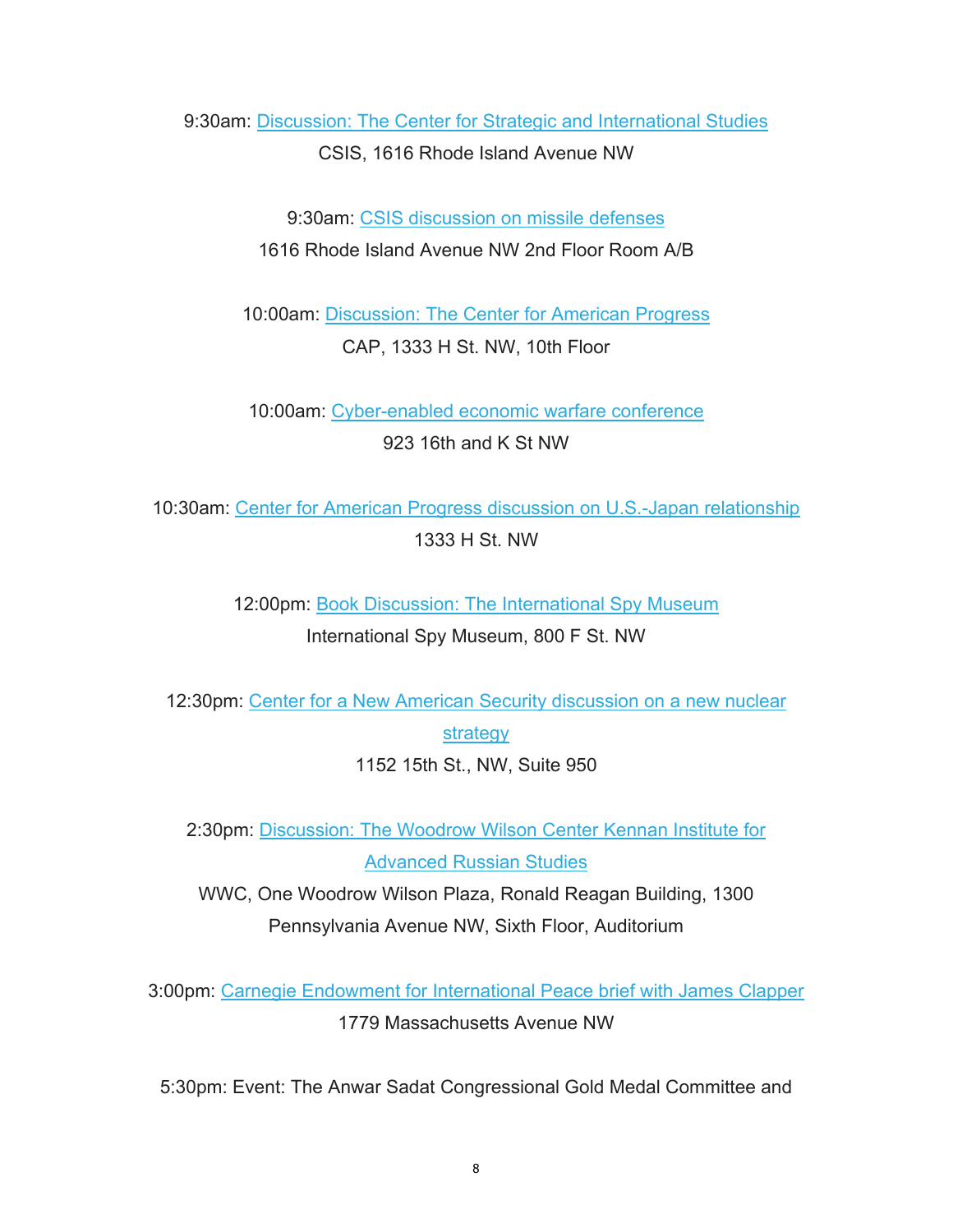## the Shafik, Gabr Foundation 325 Rayburn House Office Building

RSVP: RSVP@SadatGoldMedalCommittee.org

5:30pm: Markup: Senate Homeland Security and Governmental Affairs **Committee** S-216 U.S. Capitol

6:30pm: Discussion: The George Washington University Elliott School of International Affairs

GWU Elliott School, 1957 E St. NW, Room 113

*Wednesday, November 14* 7:00am: Discussion: The U.S. Navy Memorial U.S. Navy Memorial, 701 Pennsylvania Avenue NW

RSPV: Barker@navymemorial.org

7:30am: Seminar: The Air Force Association Key Bridge Marriott, 1401 Lee Highway, Arlington, Va.

7:30am: Air Force Association breakfast series 1401 Lee Highway, Arlington, VA

7:30am: International Conference on Cyber Conflict, Day 1 Ronald Reagan Building & International Trade Center, 1300 Pennsylvania Avenue NW

8:20am: Summit: Access Intelligence Sheraton Pentagon City, 900 South Orme St., Arlington, Va.

9:00am: Lecture: The Friends of the National World War II Memorial National Defense University, 260 Fifth Avenue SW, Lincoln Hall Auditorium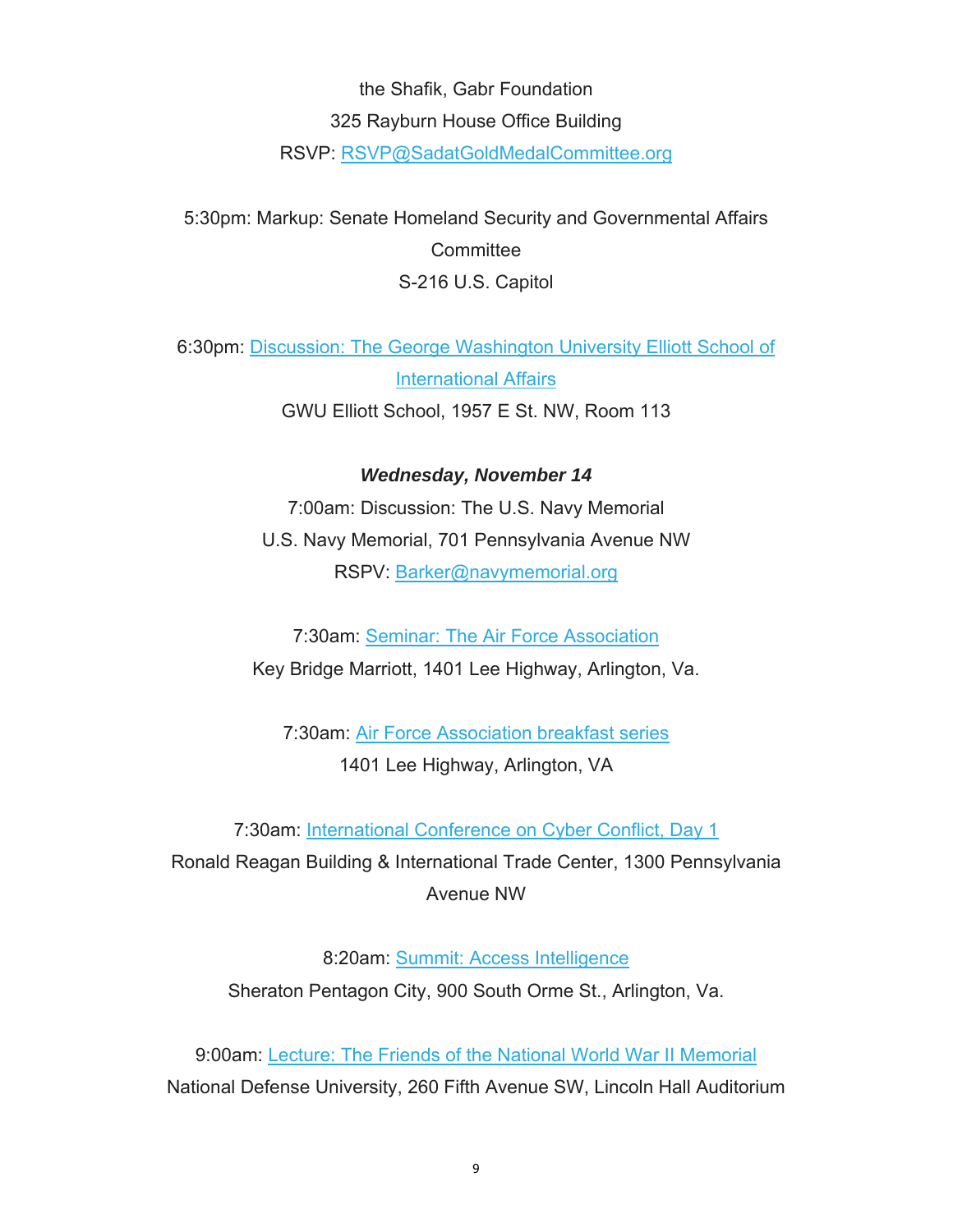10:00am: Hearing: House Veterans' Affairs Committee Topic: Electronic Health Record Modernization Program 334 Cannon House Office Building

10:00am: Report release on post-9/11 war costs 236 Russell Senate Office Building

11:30am: Discussion: The Center for Strategic and Budgetary Assessments CSBA, 1667 K St. NW, Suite 900

11:30am: Hearing: Senate Homeland Security and Governmental Affairs **Committee** Topic: Pending Nominations 342 Dirksen Senate Office Building

1:00pm: Meeting: Treasury Department; United States Mint Topic: American Veterans Medal United States Mint, 801 Ninth St. NW, Eighth Floor Board Room Dial-in available at 866-564-9287; access code: 62956028

2:00pm: Discussion: The Heritage Foundation

Heritage Foundation, 214 Massachusetts Avenue NE, Lehrman Auditorium

2:00pm: Discussion: The National Archives: Remembering Vietnam National Archives, 700 Pennsylvania Avenue NW, McGowan Theater

> 2:00pm: Hearing: House Veterans' Affairs Committee Topic: GI Bill Payment Delays 334 Cannon House Office Building

> > 2:30pm: Discussion: New America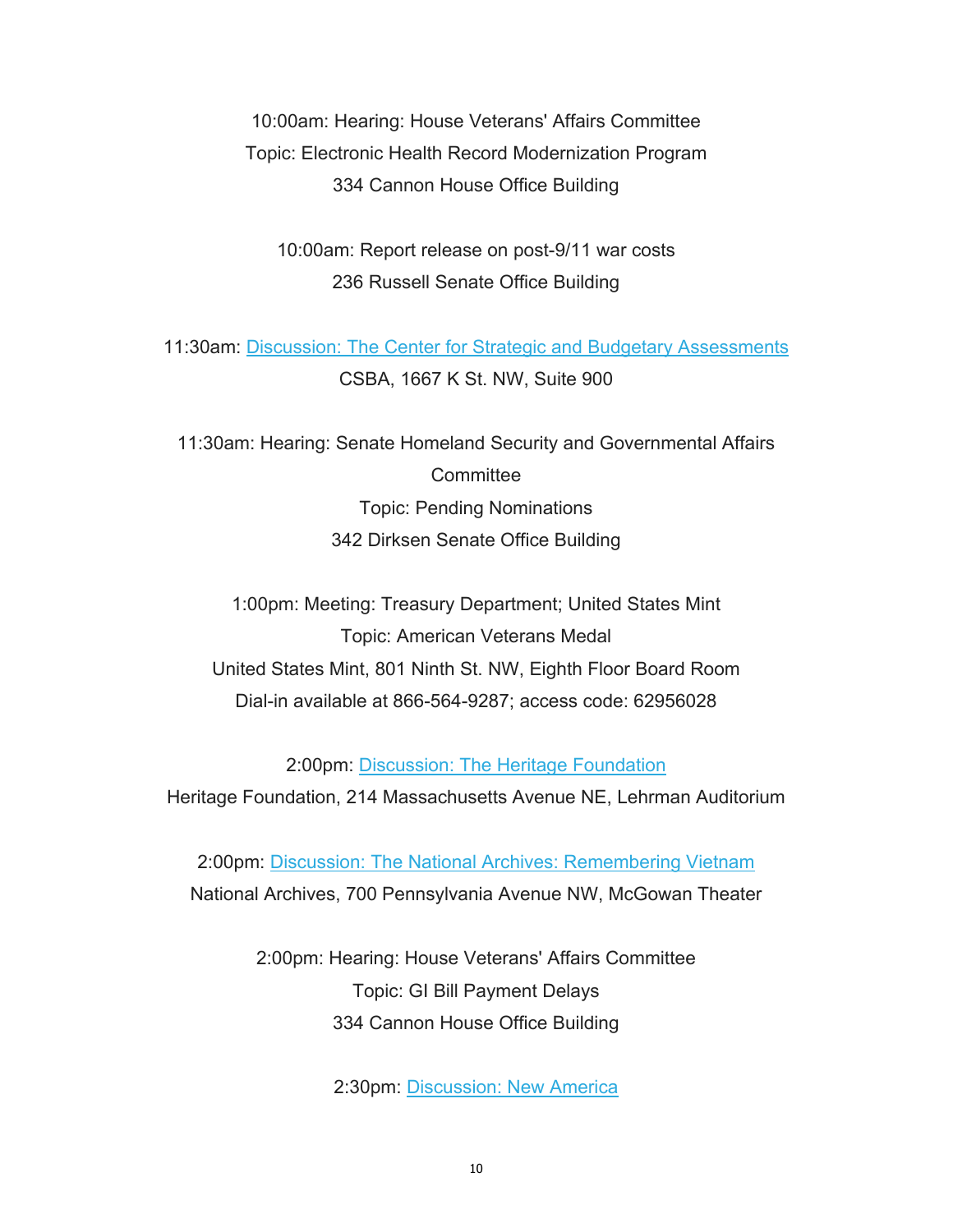New America, 740 15th St. NW, Suite 900

3:00pm: Hearing: House Armed Services Committee Topic: Interagency cyber cooperation: Roles, responsibilities and authorities of the Department of Defense and the Department of Homeland Security 2118 Rayburn House Office Building

### *Thursday, November 15*

8:00am: International Conference on Cyber Conflict, Day 2 Ronald Reagan Building & International Trade Center, 1300 Pennsylvania Avenue NW

8:30am: Forum: The Center for Strategic and International Studies and the Center for Polish-Russian Dialogue and Understanding CSIS, 1616 Rhode Island Avenue NW

9:00am: Meeting: National Aeronautics and Space Administration

Topic: National Space Issues NASA Headquarters, Executive Conference Center, 300 E St. SW, Room 8Q40B

Dial-in to 888-942-9869; passcode 9695733#

Meeting number, 904 172 523; password, BgR6jDz@ (case sensitive)

9:00am: Summit: Access Intelligence Sheraton Pentagon City, 900 South Orme St., Arlington, Va.

9:00am: Workshop: The National Academy of Sciences NAS, Keck Center, 500 Fifth St. NW, Room 100

9:30am: Forum: The Woodrow Wilson Center and the Hyundai Motor-Korea Foundation Center for Korean History and Public Policy WWC, One Woodrow Wilson Plaza, Ronald Reagan Building, 1300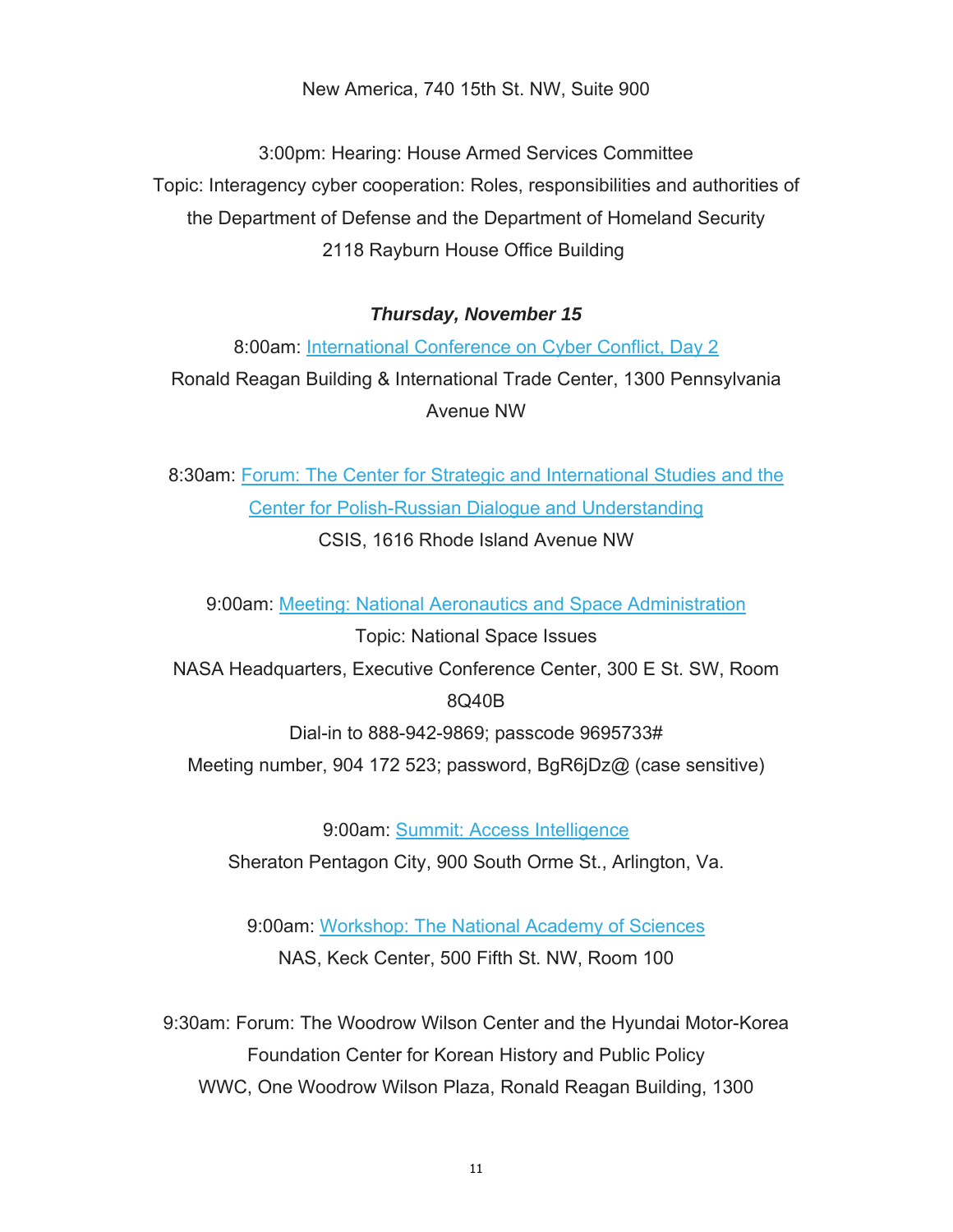Pennsylvania Avenue NW, Sixth Floor

10:00am: Discussion: The Henry L. Stimson Center Stimson Center, 1211 Connecticut Avenue NW, Eighth Floor

10:45am: National Defense Industrial Association forum and lunch Key Bridge Marriott, Capital View Ballroom, 14th floor, 1401 Lee Highway, Arlington, VA 22209

12:00pm: Webinar: Defense One

12:30pm: Discussion: New America New America, 740 15th St. NW, Suite 900

12:45pm: Summit: Defense One The Newseum, 555 Pennsylvania Avenue NW

2:00pm: Hearing: House Veterans' Affairs Committee Topic: VA Contract Disability Examinations 334 Cannon House Office Building

> *Friday, November 16* 8:00am: Oversight Summit 1100 New York Ave. NW

9:00am: Summit: Access Intelligence Sheraton Pentagon City, 900 South Orme St., Arlington, Va.

9:00am: Workshop: The National Academy of Sciences NAS, Keck Center, 500 Fifth St. NW, Room 100

12:00pm: Forum: The Center for Strategic and International Studies